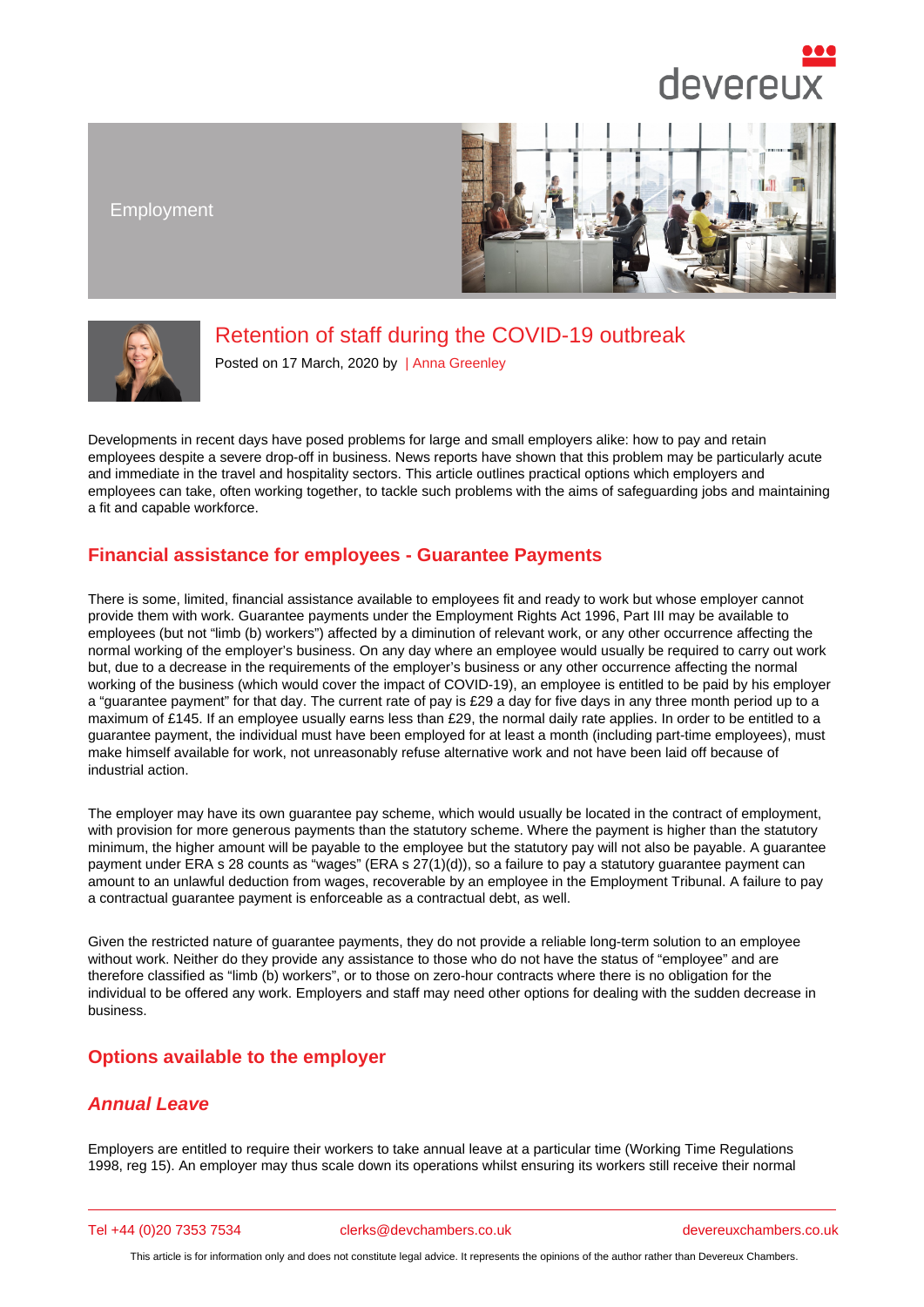holiday pay. This can therefore provide a short- to medium-term solution where there is a decrease in work. It may be of particular assistance in the current circumstances, where many businesses will be approaching the start of a new annual leave year on 1 April 2020. If an employer chooses this course of action it is required to provide workers with twice as many days' notice as the number of days of annual leave it wants the individual to take.

## Redeployment

If one area of an employer's business is facing particular difficulty, it may be possible under an employee's or worker's contract, to redeploy into another role. This can provide an useful opportunity to focus on another area of the business or to resource a previously neglected project. The appropriate risk assessments and training must be put in place.

## Working from home

Where possible, employees can be asked to work from home and where this is agreed between the employer and employee, the employee should receive normal pay. Employers are required to protect the health, safety and welfare of homeworkers who are employees and are responsible for any equipment supplied to them for that purpose. If employees are working from home employers should carry out a risk assessment of the work activities and take appropriate measures to reduce any associated risks, for example providing suitable working equipment for those with particular health requirements or disabilities. It may also be necessary to consider whether home working arrangements will comply with data protection requirements, for example whether work telephone calls are taken in a suitable location and whether data is encrypted or stored securely.

## Lay off/unpaid leave

An employee's or worker's contract may entitle the employer to require the individual to take a period of unpaid leave at the employer's request. Enforcing a period of unpaid leave without an express entitlement is likely to amount to a breach of contract and, potentially, to a complaint of constructive unfair dismissal.

## Working together to find solutions

An employer must consider the provisions of an employee's or worker's contract before deciding what course of action to take in circumstances where work and pay are unavailable or restricted. Parties might be able to agree a change to working arrangements, such as hours, which might result in a middle way allowing an employer to retain its workforce and an employee to retain the job and at least some pay. In the medium- to long-term this may help an employer avoid redundancies, and the associated disruption and cost.

It might be possible for an employer to agree changes to arrangements for particular workplaces and employees are likely to have suggestions. Trade unions may be able to provide invaluable support in this process, even if not formally recognised. Employers should act with some caution if they propose changes to contractual terms which have been collectively agreed by trade unions. The Trade Union and Labour Relations (Consolidation) Act 1992 s 145B prohibits offers being made directly to workers, the purpose or effect of which, if accepted, would mean that a contractual term that was governed by collective agreement would no longer be so governed. In practice, this means that employers need to work with trade unions to try and agree changes to collectively agreed terms and conditions.

## Supporting and managing the workforce

Whilst, understandably, there is currently considerable focus on business continuity, employees will continue to face other issues that may impact their work, including other illnesses and bereavement. Clear and available line management and employee assistance programmes can also be particularly effective. Where there are current employee issues, such as disciplinary processes, grievances or conduct issues, employers should consider how they should be managed and any delay or changes should be communicated clearly and effectively.

Employees may question how their performance will be managed at a time when their workflow may have decreased or

Tel +44 (0)20 7353 7534 clerks@devchambers.co.uk devereuxchambers.co.uk

This article is for information only and does not constitute legal advice. It represents the opinions of the author rather than Devereux Chambers.